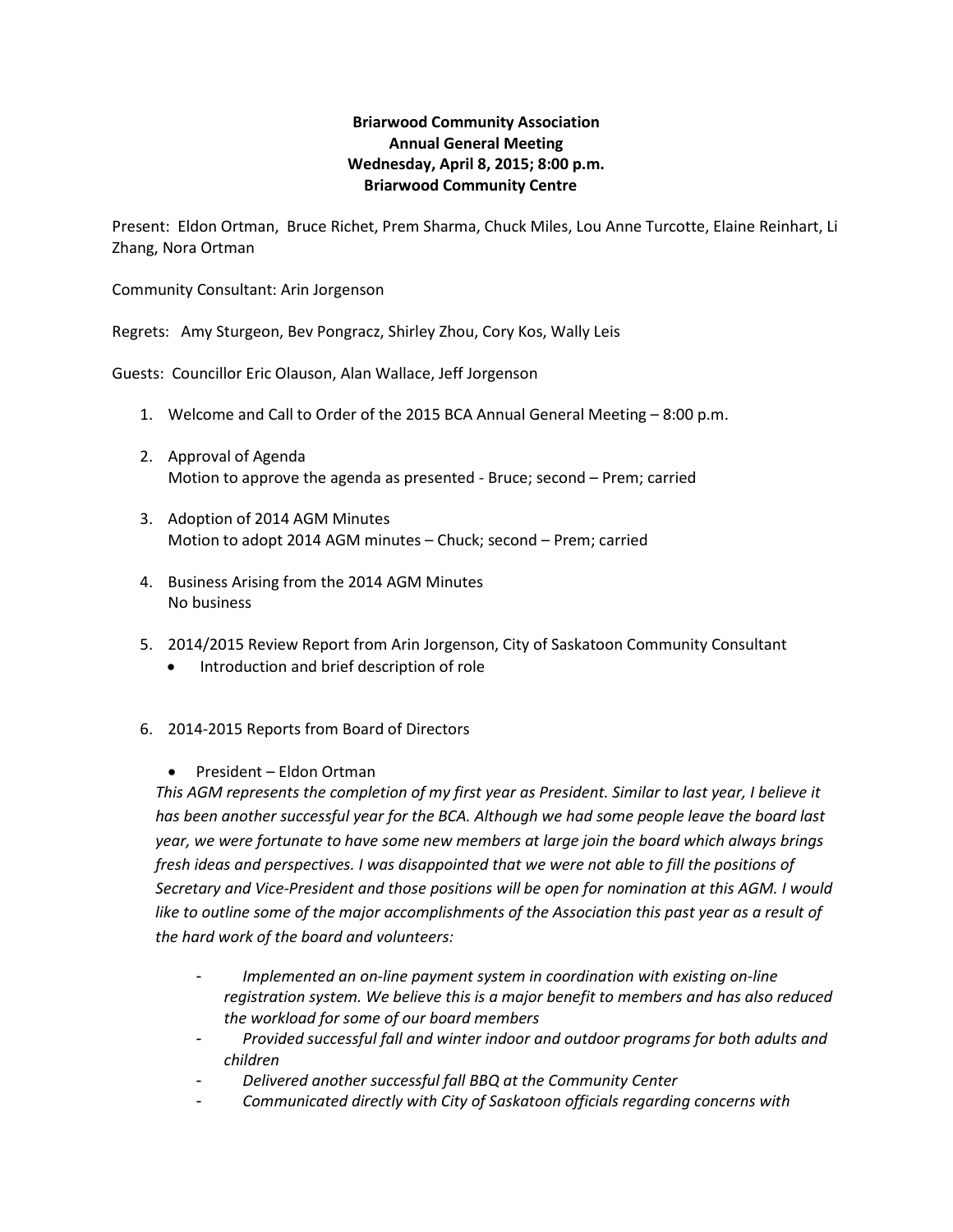*infrastructure, traffic safety, etc.*

-

- *Completion of a neighborhood membership canvas to explain the benefits of the BCA and attract new members*
- *Participated in an Outdoor Rink Coordinators workshop at the Briarwood Community Centre. Prepared and maintained the pond rink on Briarwood Lake*
- *Conducted a BCA strategy session with the goals of attracting more community members to the AGM, attracting new members to the BCA board and brainstorming ideas for new programs and social events to deliver to the members.*

*All the accomplishments have been achieved in a fiscally responsible manner with the BCA in a very strong financial position.*

*The normal practice for the BCA is for an individual to serve one year as Vice-President, one year as President and one year as Past President. However, since the Vice-President position has been vacant for the past year I am prepared to stand for election as President for one more year and then serve an additional year as Past President. This means that we must get a Vice-President in place to start the succession plan. As much as I have enjoyed serving as President, an organization such as this needs the energy and perspective that a new person will bring.* 

*If elected again as President there are a number of initiatives I would like to continue to pursue:*

- *First priority is recruitment of a new Outdoor Rink Coordinator as Chuck Miles is completing his term at the this meeting and after being in the position for about 10 years he is ready to step aside and have someone else take over. If we do not have anyone let their name stand for nomination at the AGM then we will have to actively recruit to get someone in place for next winter. Ideally, the role of this person should be Coordinator with a pool of volunteers that he/she will manage so that one person is not responsible for all maintenance throughout the winter.*
- *Attempt to recruit for any other vacant positions arising from AGM. I believe this is the greatest risk to the long term viability of the BCA since activities such as outdoor sports are so critical to the BCA finances and these cannot be delivered without sufficient volunteer support. As well, our coordinators need volunteers to assist with our outdoor soccer programs and other social events.*
- *Enhance our programs and social events basis feedback from the members*
- *Continued to explore opportunities to coordinate with other community associations.*

*I would like to congratulate the BCA Board and volunteers on another successful year.*

- Past-president Vacant
- Vice-president Vacant
- Secretary Vacant

.

• Treasurer – Nora Ortman *Highlights of past year:*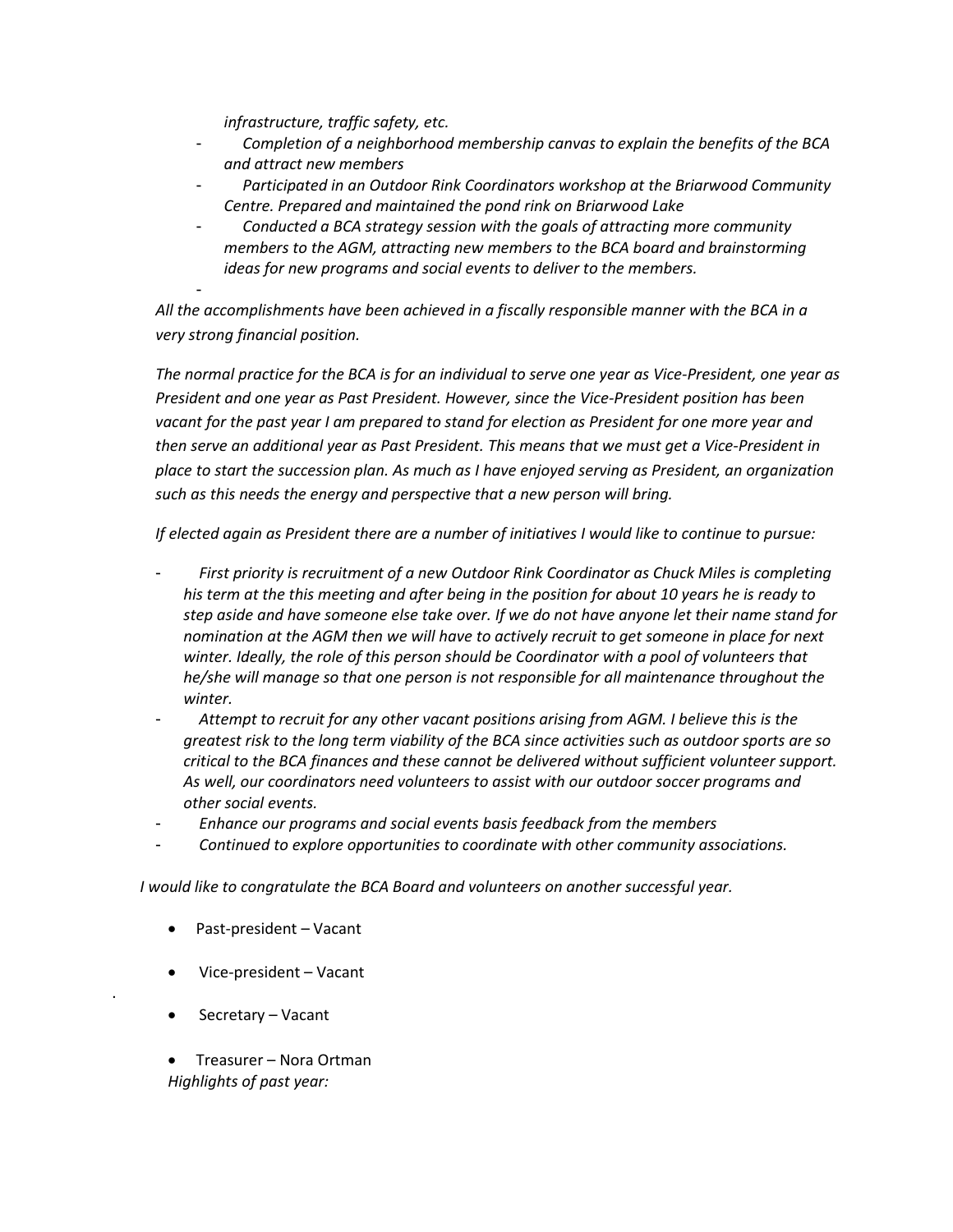- *Represented BCA in the implementation of Apparatus software for online program registration*
- *Established online payment processing for program registrations through PayPal*
- *Engaged accounting firm McKenzie and Company for annual review*
- *Prepared monthly and annual financial statements along with working papers for review purposes*
- *Coordinated the compilation of the annual budget*
- *Filed the annual return with Corporations Branch*
- *Deposited and recorded all revenues, prepared disbursements and recorded expenditures as required*
- Indoor Program Coordinator Prem Sharma
	- *Coordinated with Treasurer for fall 2014 on-line and in person registration for indoor programs and on- line registration for winter 2015 indoor programs*
	- *Attended Community Association Special Events Coordination Workshop, events production work shop and Community Association Networking Trade Show*
	- *Discussed with community consultants about running Spring Indoor programs before the summer starts*
	- *Coordinated with Treasurer for on time payment for each Instructor for individual indoor program in fall 2014 and winter 2015*
	- *Registered for Indoor Program Networking Workshop on April 16,2015*
	- *Will help to other coordinator in need as time permit*
- Acting Team Sports Coordinator vacant (Elaine Reinhart)
	- No report
- Social Coordinator Bev Pongracz
	- No report
- Communications Coordinator Li Zhang

*It has been a busy year for me as the Communications Coordinator. Below are some of the major accomplishments during the last year:*

- *Played an important role in the implementation of the on-line registration system, in collaboration with the Treasurer*
- *Developed three newsletters to communicate important events of the Association to the residents, and coordinated the distribution*
- *Regularly updated the BCA website to ensure readers can find most current and relevant information they need.*
- *Increased the revenue of the Association by actively seeking potential business to advertise on BCA newsletters. The revenue of the advertisement was able to cover most of the cost associated with newsletters distribution*
- *Solved challenging technical problems of the BCA website*
- *A major plan for the next year will be to investigate the best way to upgrade the*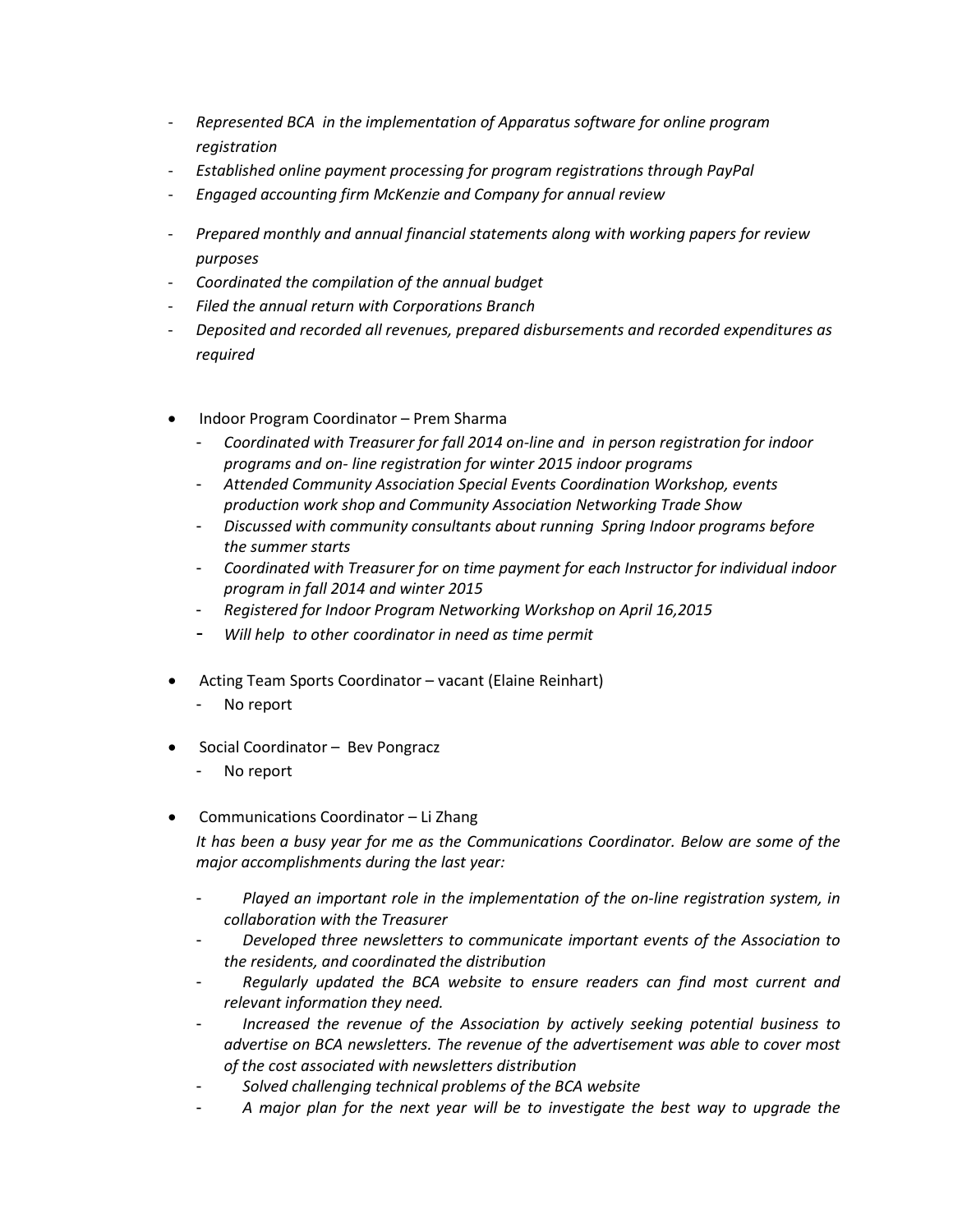*website content management system, and to explore if there is a need to switch the internet provider.* 

• Civics Coordinator – Bruce Richet *Report for: 12 Months of 2014*

*What did you do in the past 12 months? :*

- *This portfolio corresponds with the City of Saskatoon on issues concerning public works, transportation, parks, public safety, maintenance, planning and growth policies.*

- *Focus on identifying Briarwood assets that require effort for preservation or restoration.*

o *Transportation (potholes, pedestrian safety, speed, etc)*

o *Public Works (drainage, lake quality, signage, sidewalks, snow removal, etc)*

Parks (maintenance, enhancement, pathways, tree *removal/replacement, lighting, etc)*

- *"2014" - represented BCA and communicated activities to the community* o *Attend City of Saskatoon meetings (Growing Forward (2), Holmwood Development concept planning (2), Temporary Snow Storage, project sites, etc)*
	- o *Initiate CP Rail Whistle Cessation efforts through the City of Saskatoon*

o *Briarwood Lake improvements (subsurface drainage, shoreline changes, pathway rehabilitation/ replacement, algae treatment, etc)*

- o *Signage repairs and activity message inserts*
- *Administration of the Association*
	- o *Attendance at Board meetings (8/9), preparation of "Civics" budget, support membership drive*

*Priorities for 2015? :*

- *Support and overview Briarwood Lake improvements to completion*

- *Enhancement of community entrance aesthetics in signage and floral* 

*improvements*

- *Update 2013 "BCA Asset Condition Report" and press City for preservation strategy/ action* 

- *Enhance Briarwood Park – Shade/ Shelter, horseshoe pitches, painting, etc*

- *Maintain open dialogue with City of Saskatoon and convene "Fall" meeting for planning*
- Parks Coordinator Vacant
- Volunteer/Membership Coordinator Amy Sturgeon *What did you do in the past year? :*
	- *Mailed out membership cards for Online Purchases.*
	- *Responded to online registration questions.*
	- *Ran a successful membership drive in October 2014. Total Memberships sold = 139*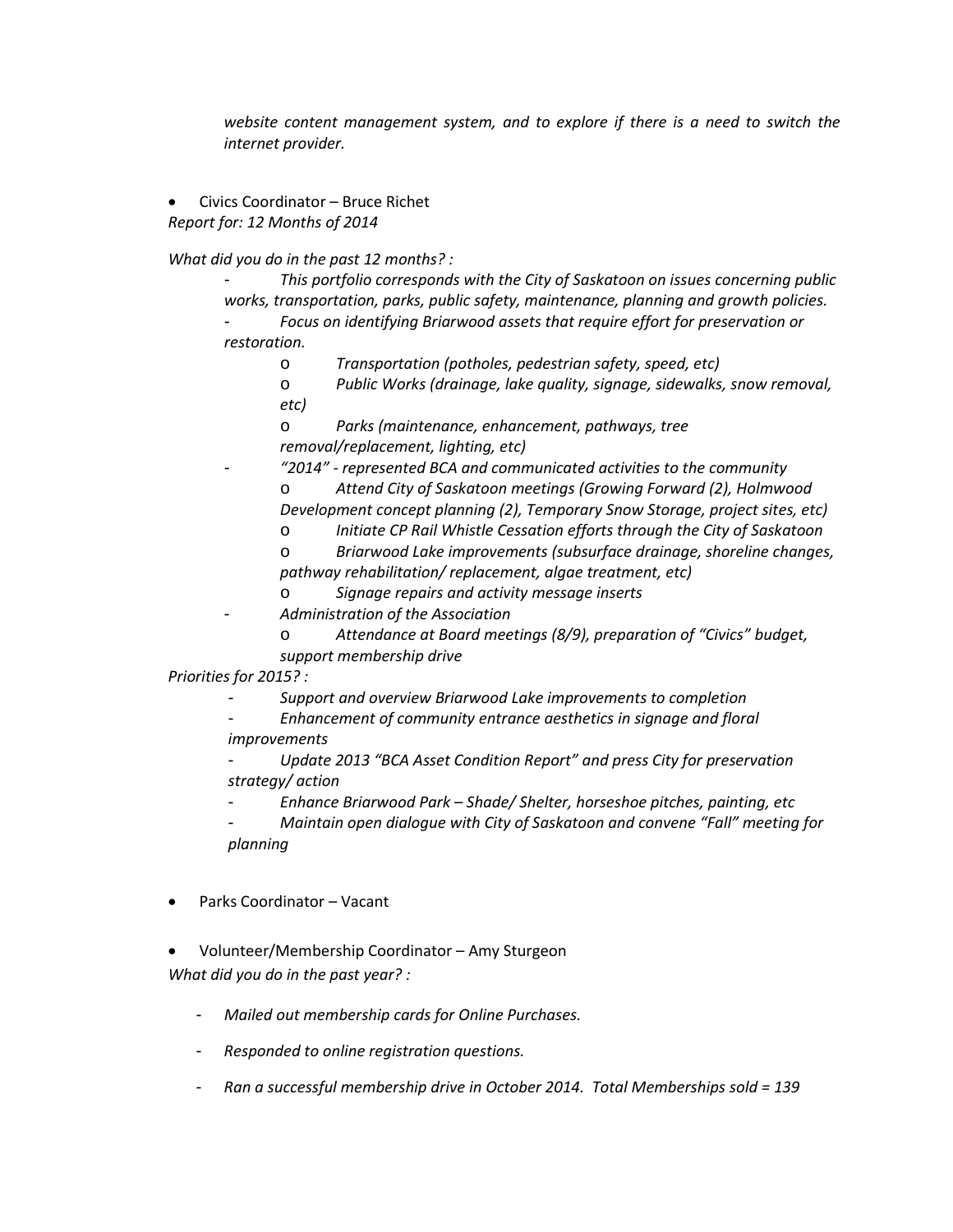- *Prepared membership report with all memberships information*
- *Compiled a list of email addresses for email reminders.*
- *Shared information with Lakeridge Community Association regarding membership drive. They are interested in running their own in the fall. Shared procedures, volunteer instructions and some of the handouts that go with the kit.*
- *Here is the data on memberships sold for 2014 year*
	- o *Memberships sold at BBQ = 76*
	- o *Memberships sold Online and mailed in = 146*
	- o *Memberships sold at Membership Drive = 139*
	- o *Total memberships sold to date is 361 (approx.)*

*What will you do in the upcoming months? :*

*Order 2015 membership cards (May)* 

- Rink Coordinator Chuck Miles *Responsibilities:*
	- Test the ice thickness for safety
	- *Once ice is safe layout rink and clear surfaces*
	- *Freeze in posts; bring out fire pit benches etc.*
	- *Put up back stop netting and wind break*
	- *Put up light and run power cord to Sheppard's*
	- *Shovel snow at Rec center*
	- *Sweep and flood skating surfaces*
	- *Perform weekly sweeps pending snowfall including Rec center*
	- *Purchase gas as required and fuel equipment*
	- *Collect random garbage and organize shovels*
	- *Flood as required (mainly to fill in ice cracks)*
	- *Chop wood – if required*
	- -
	- *End of season;*
	- *Remove nets, fire pit, benches etc. and put in storage*
	- *Post caution tape at entrances*
	- *Remove posts from shore repair damage to braces then store*
	- *Collect garbage from shoreline*
	- *Clean and organize cold storage, replace vacuum cleaner bag*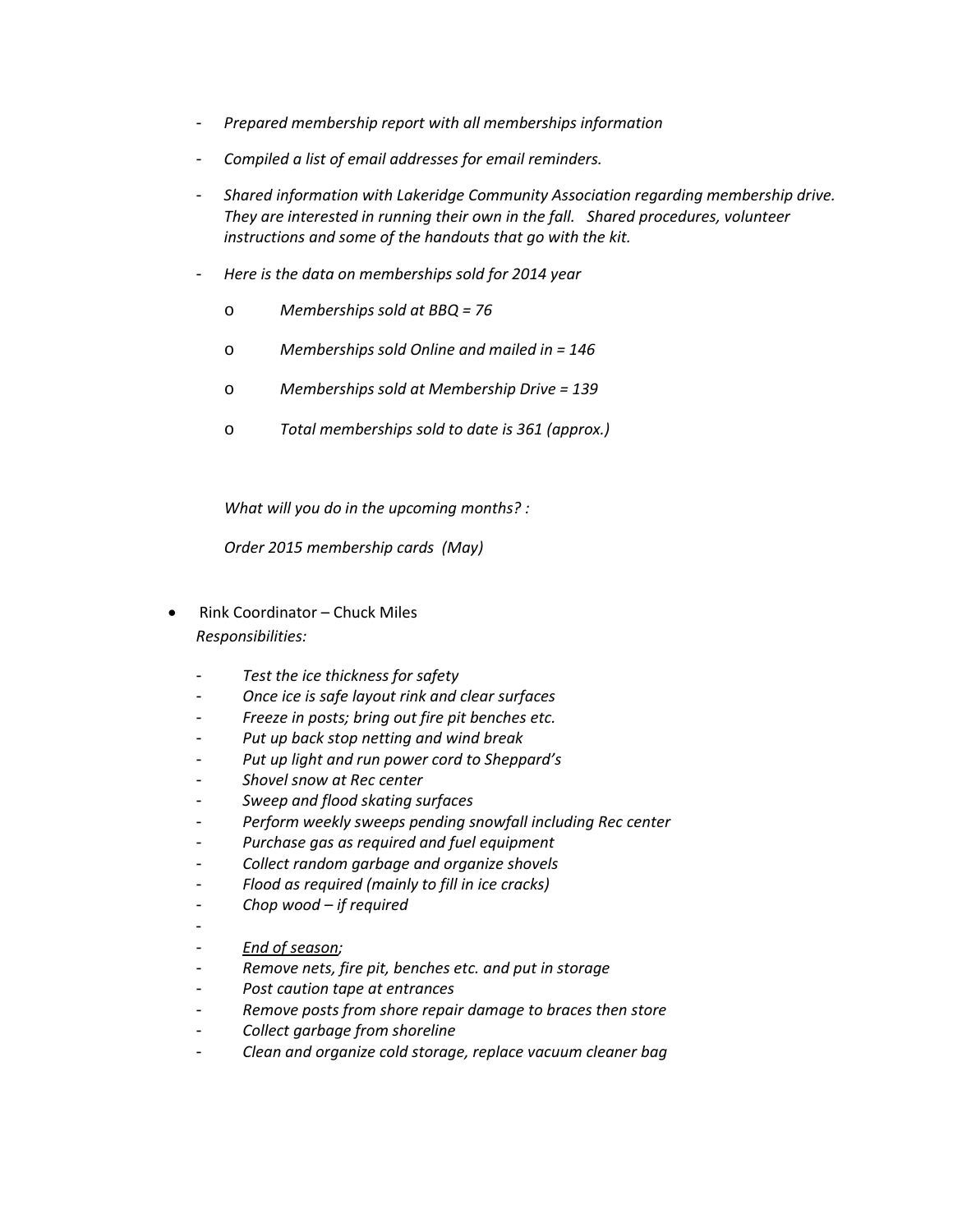### *Advanced Duties:*

- *Hook up and use "Vee plow" for snow removal (requires technique)*
- *Clear pathway from Rec center to street*
- *Perform maintenance on quad as required*
- *Perform maintenance on sweeper as required*
- *Solicit firewood donation*
- *Haul firewood, cut and chop wood*

#### *Issues/Concerns:*

*I have been using my own personal utility trailer towed behind the quad. Without a trailer this rink maintenance will be very difficult. I am donating the Vee plow to the BCA that I built for the quad some years ago.*

• Community Centre – Lou Anne Turcotte

*Below are some of the major accomplishments during the last year:*

- *From April 1st 2014 to March 31 2015 there were 29 rentals of the rec centre. This does not include the months of June, July & August as the city runs the outdoor summer program during those months.*
- *Worked with other members of the board to do a thorough cleaning of the kitchen and storage rooms.*
- *Coordinated the regular cleaning on an as need basis with the paid cleaning staff.*

*Motion* to accept the board reports as presented – Lou Anne; second – Li; carried.

# 7. 2014 Financial Statements

Presentation by Treasurer – Nora Ortman

- Summary of Financial Results:
	- o Balance Sheet Cash position \$39.5 K, increase of \$11K over prior year
	- o Statement of Operations Revenue \$37.8, decrease of \$5.5K over prior year
	- o Expenses \$40.9K, decrease of \$8.7 over prior year.
	- o Net Income \$ 6.9K, increase of \$3K over prior year.
	- o Refer to Financial statements for details
- Review Engagement Report performed by McKenzie and Co, CPA

**Motion** to accept the 2014 BCA financial statements as presented; Nora, second- Chuck; carried *Motion*: to waive the requirement for a financial audit for 2015 Corporate Registry requirement– Nora; second – Elaine; carried

*Motion*: Approve McKenzie and Co, Chartered Professional Accountants to conduct a review of the financial statements for 2015 – Nora; second – Bruce; carried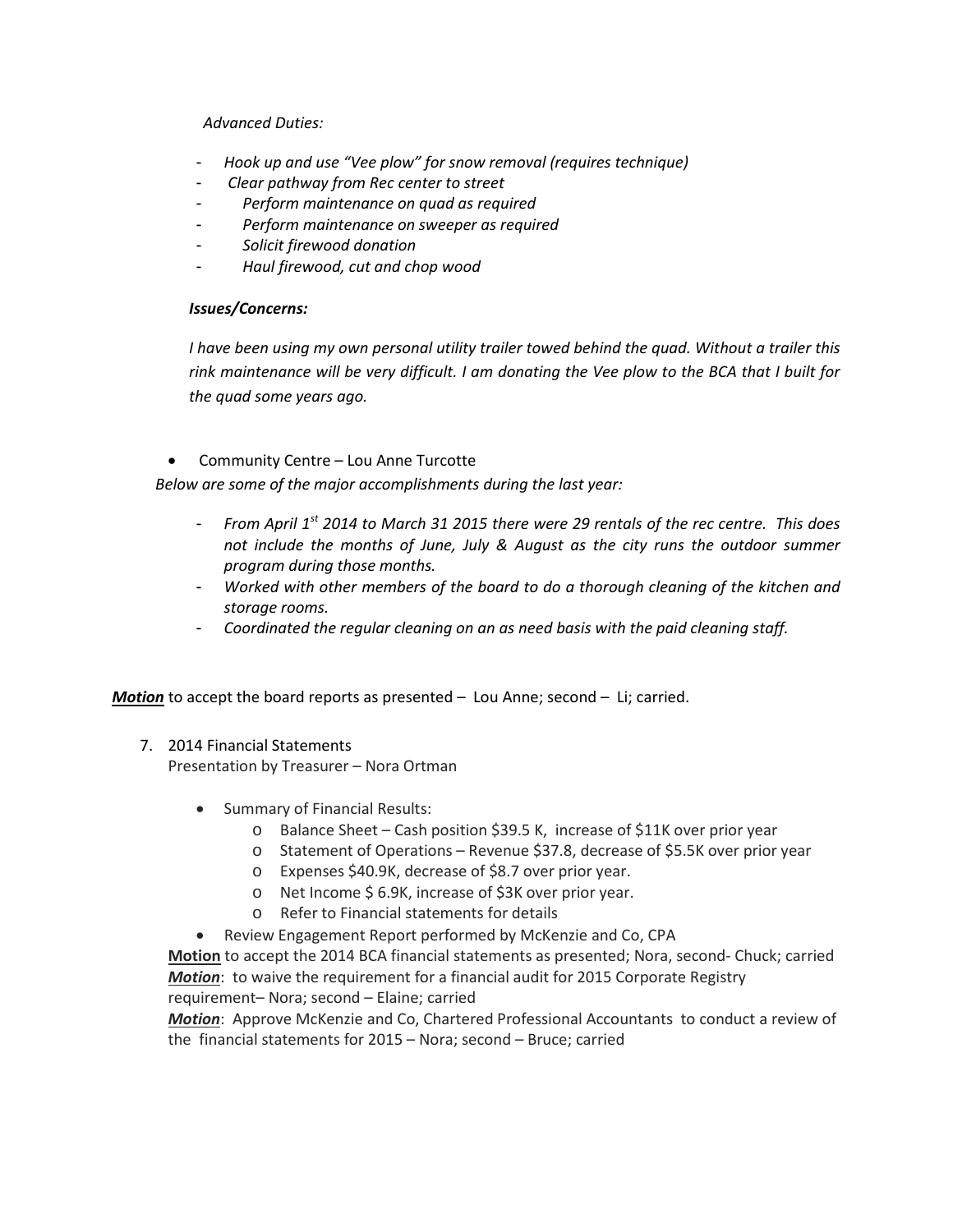### 8. 2015 Budget

Presentation by Treasurer – Nora Ortman

- We are budgeting an overall loss of \$6.7K
- Revenue significant changes :
	- o Sask Lotteries Grant, application declined, decrease of \$1.5 over prior year actual
	- o Soccer, reduced registrations, budget for spring session only due to lack of coordinator, decrease of \$8.2K
	- o Indoor Programs, increase of \$2.3 with the addition of new programming as a result of a recent strategy planning session
	- o Overall a reduction in revenue from \$47.8 in 2014 to \$38K in 2015, or approx. \$10K less
- Expenses significant changes:
	- o Newsletter printing and postage increase of \$.5K
	- o Community beautification initiatives increase of \$4k
	- o Soccer reduced registration and session results in reduced expenditures \$4K
	- o Indoor Programs, increase in expenditures of \$1.8K
	- o Social Events, increase in expenditures of \$.7K
	- o Computer, software expenses, decrease of \$.3K
	- o Overall an increase in expenditures of approx. \$4K
- Represents the budget as previously presented at the March Board meeting

*Motion* to "accept the 2015 budget as presented" – Nora; second – Li; carried.

- 9. Election of the Board of Directors for 2015-2016 (Nominations from the floor for expired or vacant positions)
	- President
		- Vice President position has been open since last year therefore no one available to stand as President
		- Eldon will stand for nomination as President for an additional year however will be last year as President
		- Eldon elected by acclamation
	- Past President vacant
	- Vice-President no nominations, position remains vacant
	- Secretary no nominations, position remains vacant
	- Treasurer
		- Nora Ortman will stand for nomination for another term , no other nominations, elected by acclamation
	- Volunteer/Membership Coordinator
		- Amy Sturgeon will stand for nomination for another term, no other nominations, elected by acclamation
	- Civics Coordinator
		- Bruce Richet will stand for nomination for another term, no other nominations, elected by acclamation
	- Team Sports Coordinator- no nominations, position remains vacant
	- Social Coordinator- no nominations, position remains vacant
	- Parks Coordinator-no nominations, position remains vacant